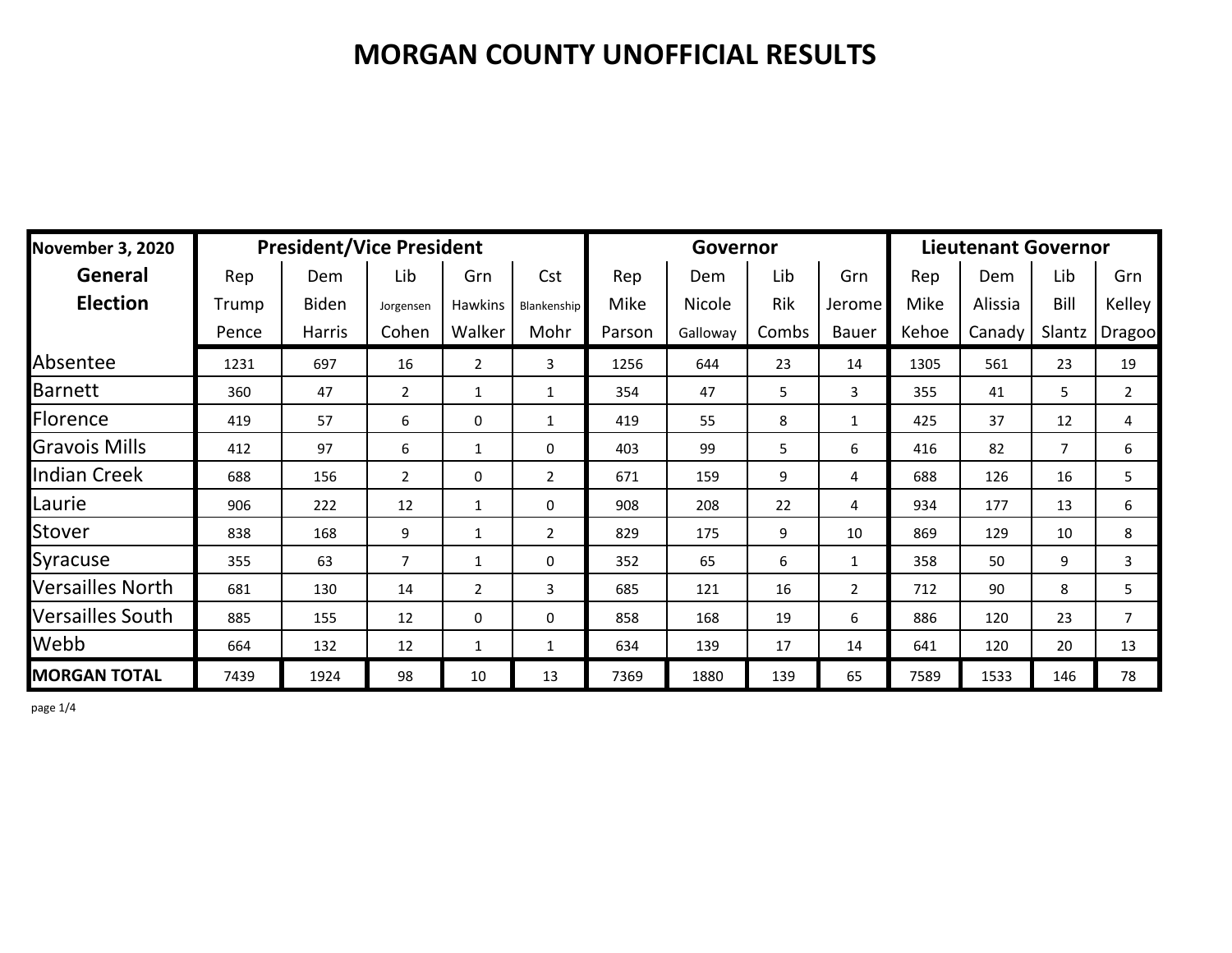| <b>November 3, 2020</b> |          | <b>Secretary of State</b> | <b>State Treasurer</b> |                |                |             |         | <b>Attorney General</b> |                | U.S. Rep. Dist. 4 |                    |       |          |         |        |
|-------------------------|----------|---------------------------|------------------------|----------------|----------------|-------------|---------|-------------------------|----------------|-------------------|--------------------|-------|----------|---------|--------|
| General                 | Rep      | Dem                       | Lib                    | Grn            | Cst            | Rep         | Dem     | Lib                     | Grn            | Rep               | Dem                | Lib   | Rep      | Dem     | Lib    |
| <b>Election</b>         | John     | Yinka                     | Carl                   | Paul           | Paul           | Scott       | Vicki   | Nicholas                | Joseph         | Eric              | Rich               | Kevin | Vicky    | Lindsey | Steven |
|                         | Ashcroft | Faleti                    | Freese                 | Lehmann        | Venable        | Fitzpatrick | Englund | Kasoff                  |                | Civettini Schmitt | Finneran   Babcock |       | Hartzler | Simmons | Koonse |
| Absentee                | 1300     | 531                       | 35                     | 17             | 11             | 1220        | 596     | 26                      | 12             | 1225              | 594                | 41    | 1255     | 618     | 32     |
| <b>Barnett</b>          | 344      | 46                        | 4                      | 5              | $\overline{2}$ | 339         | 47      | 8                       | 4              | 340               | 45                 | 9     | 337      | 48      | 13     |
| Florence                | 415      | 49                        | $\overline{7}$         | $\overline{2}$ | 4              | 408         | 46      | 12                      | $\mathbf{1}$   | 412               | 45                 | 17    | 417      | 46      | 14     |
| <b>Gravois Mills</b>    | 403      | 92                        | 8                      | 6              | $\overline{2}$ | 390         | 96      | 13                      | $\overline{7}$ | 399               | 94                 | 16    | 399      | 94      | 18     |
| <b>Indian Creek</b>     | 685      | 122                       | 9                      | 8              | 4              | 668         | 141     | 13                      | $\overline{3}$ | 666               | 140                | 18    | 660      | 143     | 17     |
| Laurie                  | 904      | 184                       | 23                     | 9              | 5              | 903         | 192     | 15                      | $\overline{7}$ | 896               | 190                | 34    | 904      | 193     | 29     |
| Stover                  | 843      | 138                       | 14                     | 9              | 6              | 833         | 147     | 16                      | 5              | 824               | 151                | 28    | 838      | 159     | 20     |
| Syracuse                | 353      | 54                        | 8                      | 4              | $\mathbf{1}$   | 342         | 61      | 8                       | $\overline{2}$ | 342               | 55                 | 17    | 349      | 60      | 11     |
| Versailles North        | 689      | 102                       | 12                     | 11             | $\mathbf 0$    | 678         | 103     | 18                      | 4              | 678               | 101                | 22    | 682      | 114     | 13     |
| Versailles South        | 864      | 125                       | 23                     | 14             | 3              | 835         | 154     | 27                      | 6              | 853               | 138                | 36    | 839      | 161     | 36     |
| Webb                    | 636      | 112                       | 27                     | 16             | 6              | 920         | 135     | 27                      | 9              | 628               | 121                | 43    | 633      | 126     | 32     |
| <b>MORGAN TOTAL</b>     | 7436     | 1555                      | 170                    | 101            | 44             | 7536        | 1718    | 183                     | 60             | 7263              | 1674               | 281   | 7313     | 1762    | 235    |

page 2/4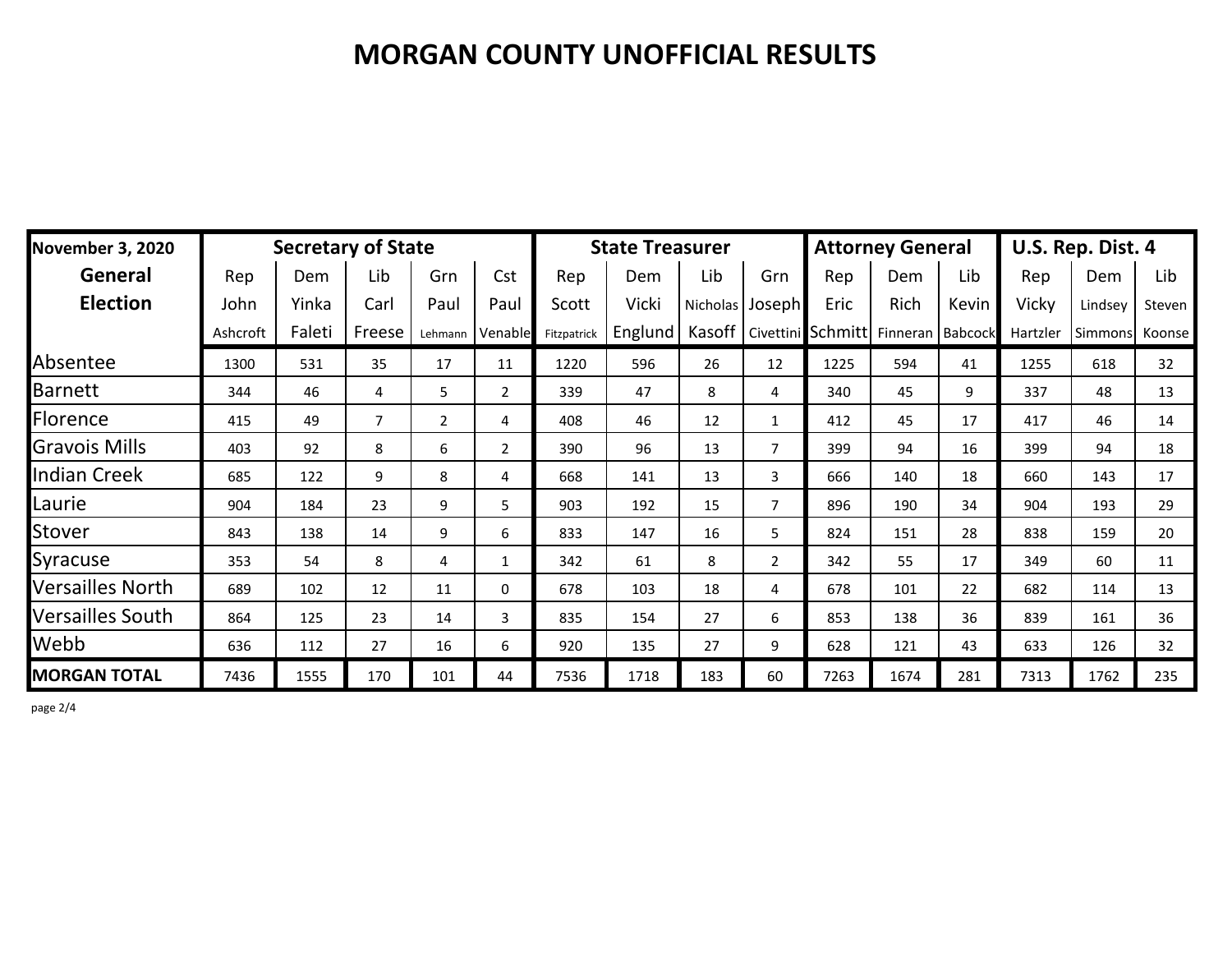| <b>November 3, 2020</b> | <b>State Rep.</b> | Cir. Judge          | <b>Eastern Commiss.</b> |         | <b>Western Commiss.</b> |              | <b>Sheriff</b> |          | <b>Assessor</b> | Coroner | P. Admin. |
|-------------------------|-------------------|---------------------|-------------------------|---------|-------------------------|--------------|----------------|----------|-----------------|---------|-----------|
| General                 | <b>Dist. 58</b>   | <b>Cir.26 Div.3</b> | Rep                     | Dem     | Rep                     | Dem          | Rep            | Dem      | Rep             | Dem     | Rep       |
| <b>Election</b>         | Rep               | Rep                 | <b>Brian</b>            | Larry   | Ryan                    | Howard       | Norman         | Mike     | Colleen         | M.B.    | Amanda    |
|                         | Haley             | Koeppen             | Lehman                  | Schmitz | Hoffa                   | Phillips     | <b>Dills</b>   | Nienhuis | Richey          | Jones   | Huffman   |
| Absentee                | 1385              | 1368                | 533                     | 198     | 706                     | 377          | 1223           | 653      | 1417            | 1356    | 1386      |
| <b>Barnett</b>          | 374               | 366                 | 346                     | 51      | 0                       | 0            | 319            | 78       | 371             | 326     | 368       |
| Florence                | 434               | 431                 | 0                       | 0       | 382                     | 87           | 403            | 68       | 433             | 380     | 436       |
| Gravois Mills           | 460               | 460                 | 410                     | 93      | 0                       | 0            | 336            | 171      | 461             | 408     | 449       |
| <b>Indian Creek</b>     | 758               | 752                 | 660                     | 148     | $\mathbf{0}$            | $\mathbf{0}$ | 629            | 184      | 749             | 653     | 751       |
| Laurie                  | 1009              | 1008                | 0                       | 0       | 894                     | 214          | 790            | 324      | 1011            | 860     | 1014      |
| Stover                  | 928               | 913                 | 0                       | 0       | 827                     | 171          | 781            | 230      | 915             | 857     | 917       |
| Syracuse                | 381               | 373                 | 343                     | 69      | 0                       | 0            | 344            | 73       | 379             | 336     | 377       |
| Versailles North        | 752               | 745                 | 533                     | 74      | 164                     | 40           | 613            | 205      | 749             | 707     | 748       |
| Versailles South        | 946               | 939                 | 583                     | 93      | 282                     | 66           | 707            | 332      | 948             | 894     | 941       |
| Webb                    | 717               | 712                 | 0                       | 0       | 616                     | 170          | 589            | 205      | 713             | 632     | 713       |
| <b>MORGAN TOTAL</b>     | 8144              | 8067                | 3408                    | 726     | 3871                    | 1125         | 6734           | 2523     | 8146            | 7409    | 8100      |

page 3/4